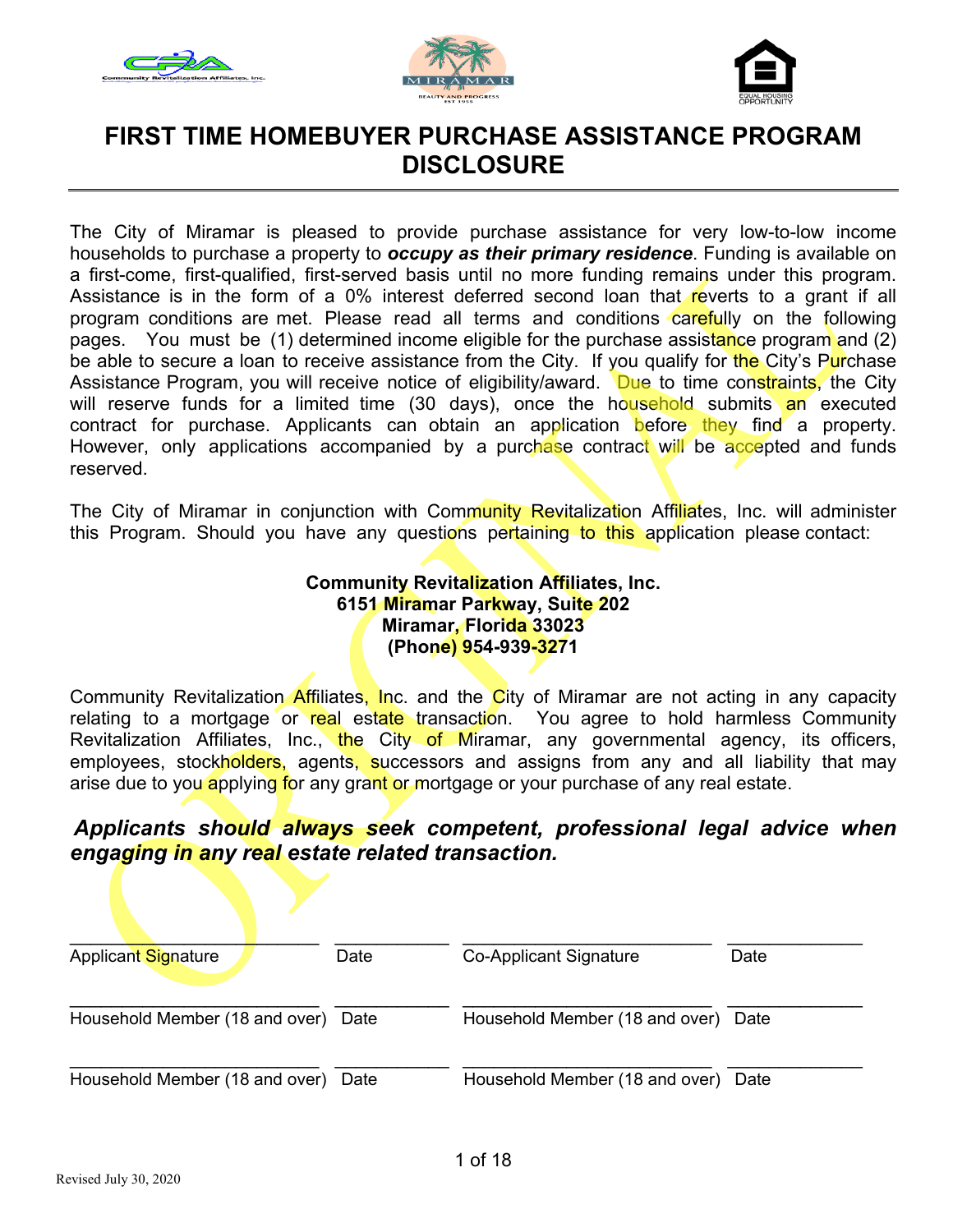





# **PUBLIC RECORDS DISCLOSURE AND ACKNOWLEDGMENT**

Information provided by the applicant may be subject to Chapter 119, Florida Statutes, regarding Open Records. Information provided by you that is not protected by Florida Statutes can be requested by any individual for their review and/or use. This is without regard as to whether or not you qualify for funding under the program(s) for which you are applying. The determination regarding the release of information pursuant to an Open Records request shall be made by the City pursuant to statute.

Having been advised of this fact prior to making application for assistance or supplying any information, I/We agree to hold harmless and indemnify Community Revitalization Affiliates, Inc., the **City of Miramar**, any governmental agency, its officers, employees, stockholders, agents, successors and assigns from any and all liability and costs that may arise due to compliance with the provisions of Chapter 119, Florida Statues.

I/We agree that neither Community Revitalization Affiliates, Inc. nor the **City of Miramar** have any duty or obligation to assert any defense, exception, or exemption to prevent any or all information given to Community Revitalization Affiliates, Inc. or the **City of Miramar** in connection with this application, or obtained by them in connection with this application, from being disclosed pursuant to a public records law request.

Furthermore, by signing below, I/We agree that neither Community Revitalization Affiliates, Inc., nor the **City of Miramar** have any obligation or duty to provide me/us with notice that a public records law request has been made.

I/We agree to hold harmless Community Revitalization Affiliates, Inc., the **City of Miramar,** or any governmental agency, its officers, employees, stock holders, agents, successors and assigns from any and all liability that may arise due to my/our applying for any grant or mortgage or my/our purchase of any real estate, or any matter arising out of any housing rehabilitation project funded by the **City of Miramar.** 

| Applicant Signature<br>Date            | <b>Co-Applicant Signature</b>       | Date |
|----------------------------------------|-------------------------------------|------|
| Household Member (18 and over) Date    | Household Member (18 and over) Date |      |
| Household Member (18 and over)<br>Date | Household Member (18 and over)      | Date |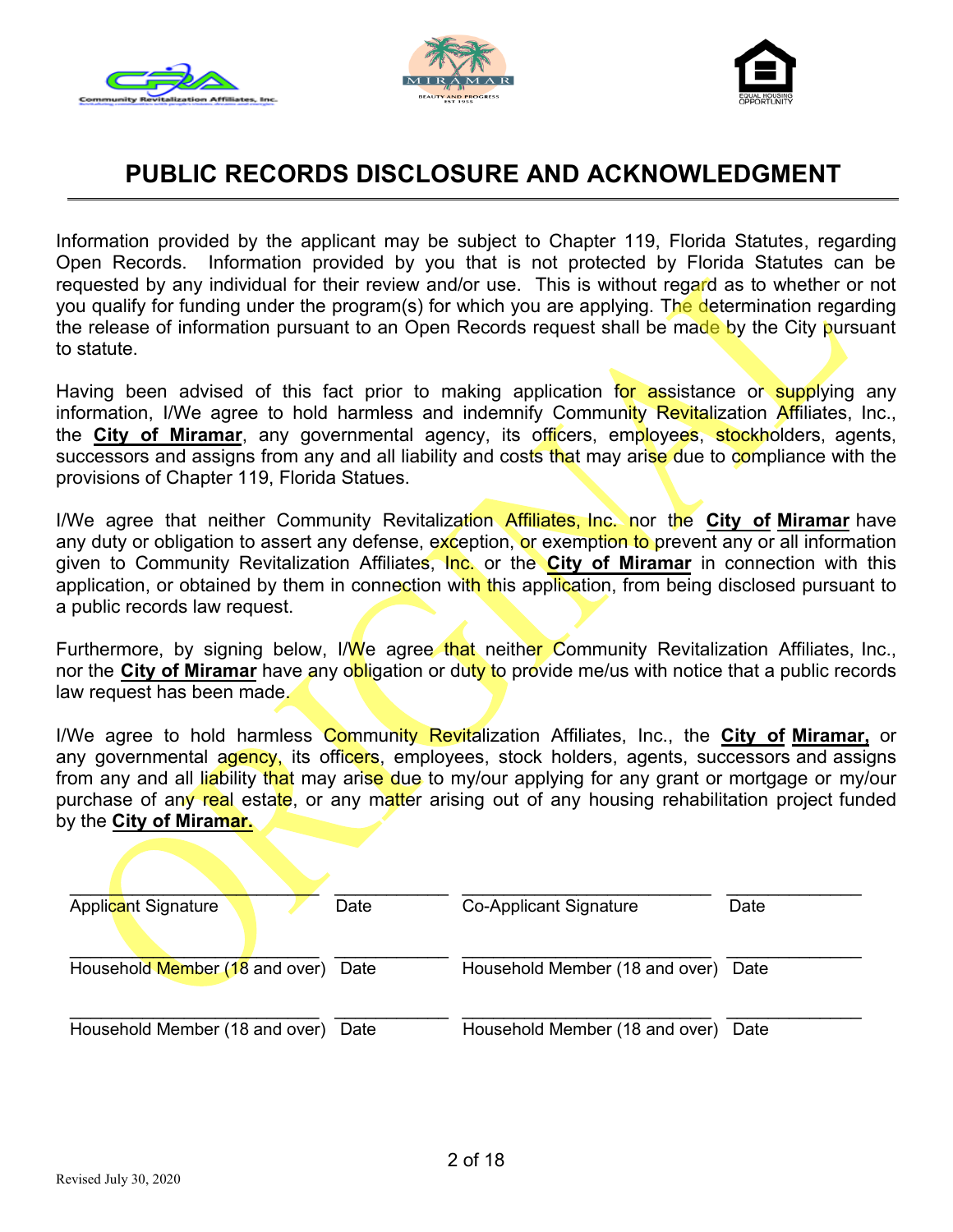





# **FALSE STATEMENTS DISCLOSURE AND ACKNOWLEDGMENT**

By completing and submitting this application, you acknowledge that the intent of the Purchase Assistance program is to assist households who would like to purchase a property as an owner occupied residence. At the time of completing this application and prior to receiving any assistance from the City, you cannot own any other residential real estate.

By signing this disclosure and completing this application, you attest to the fact that you do not currently own any other residential real estate or have owned within 3 years and you intend to purchase a property as your primary residence as stipulated in the terms of your agreement with the City. You will be required to maintain windstorm and hazard/homeowners insurance for the duration of the term stipulated in agreement with the City. You are also required to maintain flood insurance for properties located in a flood zone.

**FEDERAL WARNING:** There are fines and imprisonment—\$10,000/5years—for anyone who makes false, fictitious, or fraudulent statements or entries in any matter within the jurisdiction of the Federal Government (18 U.S.C 1001).

**STATE WARNING:** Florida Statute 817 provides that willful false statements or misrepresentation concerning income and assets or liabilities relating to financial condition is a misdemeanor of the first degree and is punishable by fines and imprisonment provided under S775.082 o 775.83.

**LOCAL WARNING:** The local government overseeing the administration of this program, may also impose fines and/or imprisonment for anyone who makes false, fictitious or fraudulent statements regarding, income assets, liabilities, household size, occupancy and any other information necessary to determine eligibility for this program.

I/We have read, understand and acknowledge the above disclosure.

| <b>Applicant Signature</b>     | Date | <b>Co-Applicant Signature</b>  | Date |
|--------------------------------|------|--------------------------------|------|
| Household Member (18 and over) | Date | Household Member (18 and over) | Date |
| Household Member (18 and over) | Date | Household Member (18 and over) | Date |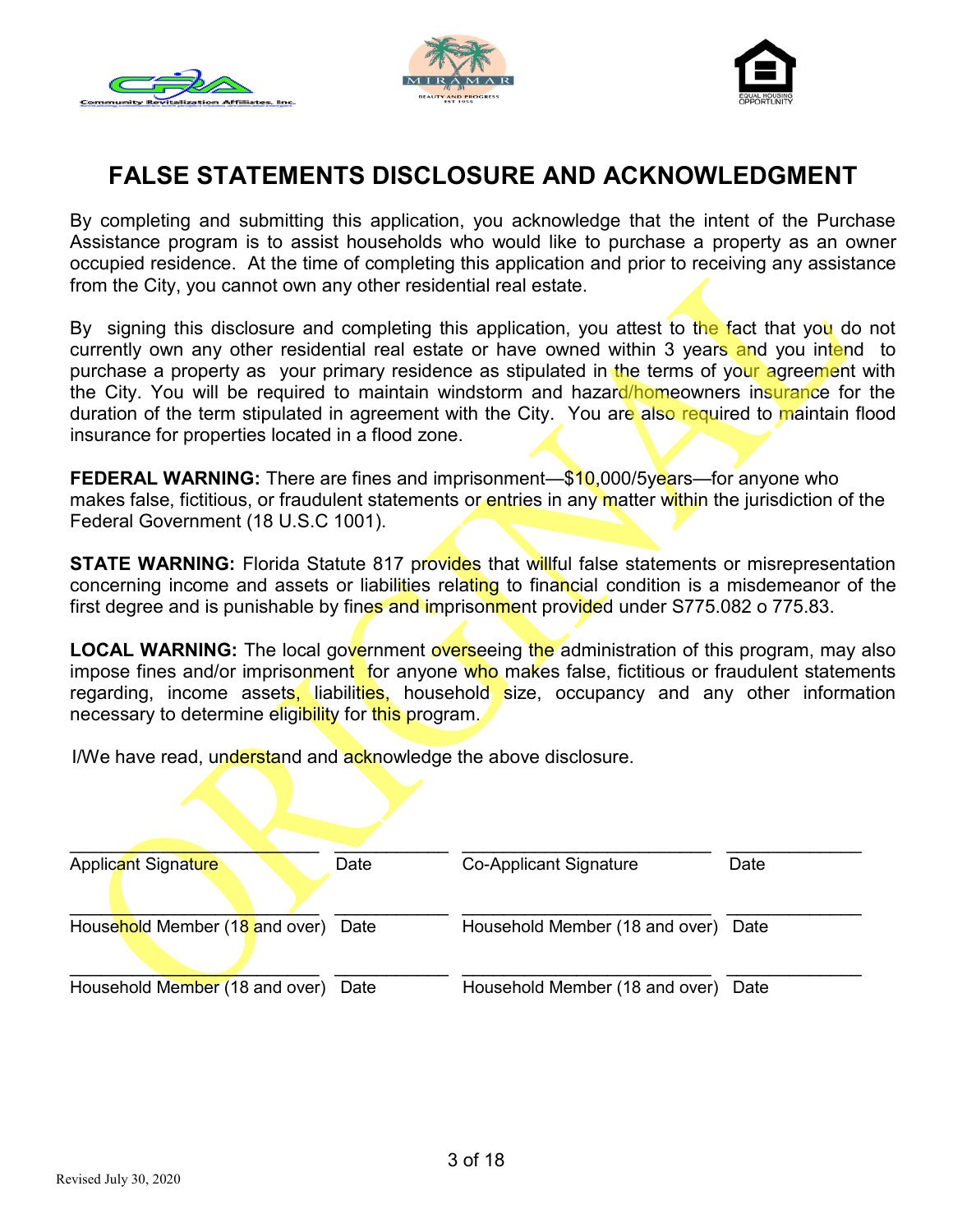





## **NOTICE OF COLLECTING SOCIAL SECURITY NUMBER FOR GOVERNMENT PURPOSE**

 The City collects your social security number for a number of different purposes. The Florida Public Records Law (specifically, Section 119.071(5), Florida Statutes) requires the City to give you this written statement explaining the purpose and authority for collecting your social security number.

Your Social Security Number is being collected for the purposes of income certifying you for the City's housing assistance program, which requires third-party verification o<mark>f as</mark>sets, empl<mark>o</mark>yment, and income. In addition, this information may be collected to verify unemploym<mark>ent</mark> benefit<mark>s,</mark> social security/disability benefits, and other related information necessar<mark>y to d</mark>etermine inc<mark>ome an</mark>d assets and your eligibility for the Program that is funded by local, Federal, <mark>and/or St</mark>ate progr<mark>am</mark> dollars.

### **Authorization to Collect Social Security Number**

- 24 CFR 5.609, referred to as "Part 5 Annual Income" Code of Federal Regulations
- 24 CFR 92.203 Income Determinations for HOME Program Code of Federal Regulations
- U.S. HUD Technical Guide for Determining Income and Allowances for the HOME Program (Third Edition (HUD-1780-CPD, January 2005)
- State Housing Initiatives Part<mark>n</mark>ership Program SHIP Program Manual (Revised July 2008)
- City of Miramar Housing Program Policies and Procedures

Your social security number will not be used for any other intended purpose other than verifying your eligibility for the City's Program.

I/WE have read and understand this information.

| <b>Applicant Signature</b>     | Date | <b>Co-Applicant Signature</b>  | Date |
|--------------------------------|------|--------------------------------|------|
| Household Member (18 and over) | Date | Household Member (18 and over) | Date |
| Household Member (18 and over) | Date | Household Member (18 and over) | Date |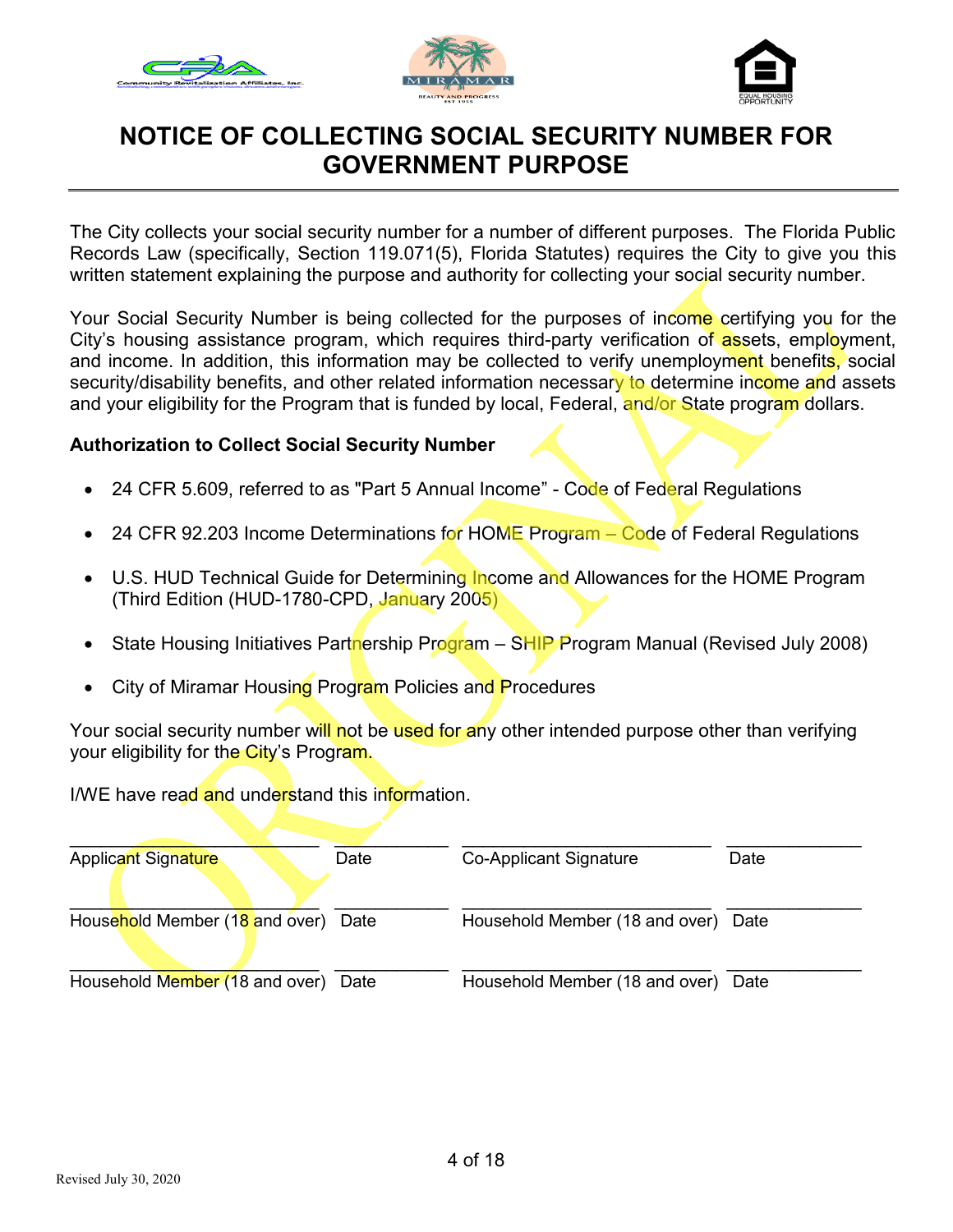





# **CONFLICT OF INTEREST DISCLOSURE**

In accordance with 24 CFR 570.611, applicants can be denied participation in the First Time Homebuyer Purchase Assistance Program if a conflict of interest exists. A conflict of interest may exist if an applicant is an employee, agent, consultant, officer, elected official, or appointed official of the recipient or subrecipients **and** the applicant currently or within the past 12 months:

- 1. Exercises or has exercised any functions or responsibilities with respect to funds for this Program;
- 2. Participates or has participated in the decision making process related to funds for this Program;
- 3. Is or was in a position to gain inside information with regard to **Program** activities.

A conflict of interest may also arise if an applicant for assistance is related by family or has business ties to any employee, officer, elected or appointed official, or agent of a unit of local government who exercises any functions or responsibilities with respect to the First Time Homebuyer Purchase Assistance Program. When a conflict of interest or perceived conflict of interest exists, the applicant must acknowledge the conflict.

Please read statement #1 and #2, and check the statement that applies to you.

- 1. **A conflict of interest DOES NOT EXIST** as it relates to the First Time Homebuyer Purchase Assistance Program Application.
- 2. **A conflict of interest DOES EXIST** as it relates to the First Time Homebuyer Purchase Assistance Program Application.

If you placed a checkmark by statement  $#2$ , please explain the conflict of interest:

I/We have read and understand what a conflict of interest is as it pertains to the City's First Time Homebuyer Purchase Assistance Program Application.

 $\mathcal{L}_\mathcal{L}$  , and the set of the set of the set of the set of the set of the set of the set of the set of the set of the set of the set of the set of the set of the set of the set of the set of the set of the set of th  $\mathcal{L} = \{ \mathcal{L} \mid \mathcal{L} \in \mathcal{L} \}$  , where  $\mathcal{L} = \{ \mathcal{L} \mid \mathcal{L} \in \mathcal{L} \}$  , where  $\mathcal{L} = \{ \mathcal{L} \mid \mathcal{L} \in \mathcal{L} \}$  $\mathcal{L} = \{ \mathcal{L} \mid \mathcal{L} \in \mathcal{L} \}$  , where  $\mathcal{L} = \{ \mathcal{L} \mid \mathcal{L} \in \mathcal{L} \}$  , where  $\mathcal{L} = \{ \mathcal{L} \mid \mathcal{L} \in \mathcal{L} \}$  $\mathcal{L} = \{ \mathcal{L} \mid \mathcal{L} \in \mathcal{L} \}$  , where  $\mathcal{L} = \{ \mathcal{L} \mid \mathcal{L} \in \mathcal{L} \}$  , where  $\mathcal{L} = \{ \mathcal{L} \mid \mathcal{L} \in \mathcal{L} \}$ 

| <b>Applicant Signature</b>     | Date | <b>Co-Applicant Signature</b>  | Date |
|--------------------------------|------|--------------------------------|------|
| Household Member (18 and over) | Date | Household Member (18 and over) | Date |
| Household Member (18 and over) | Date | Household Member (18 and over) | Date |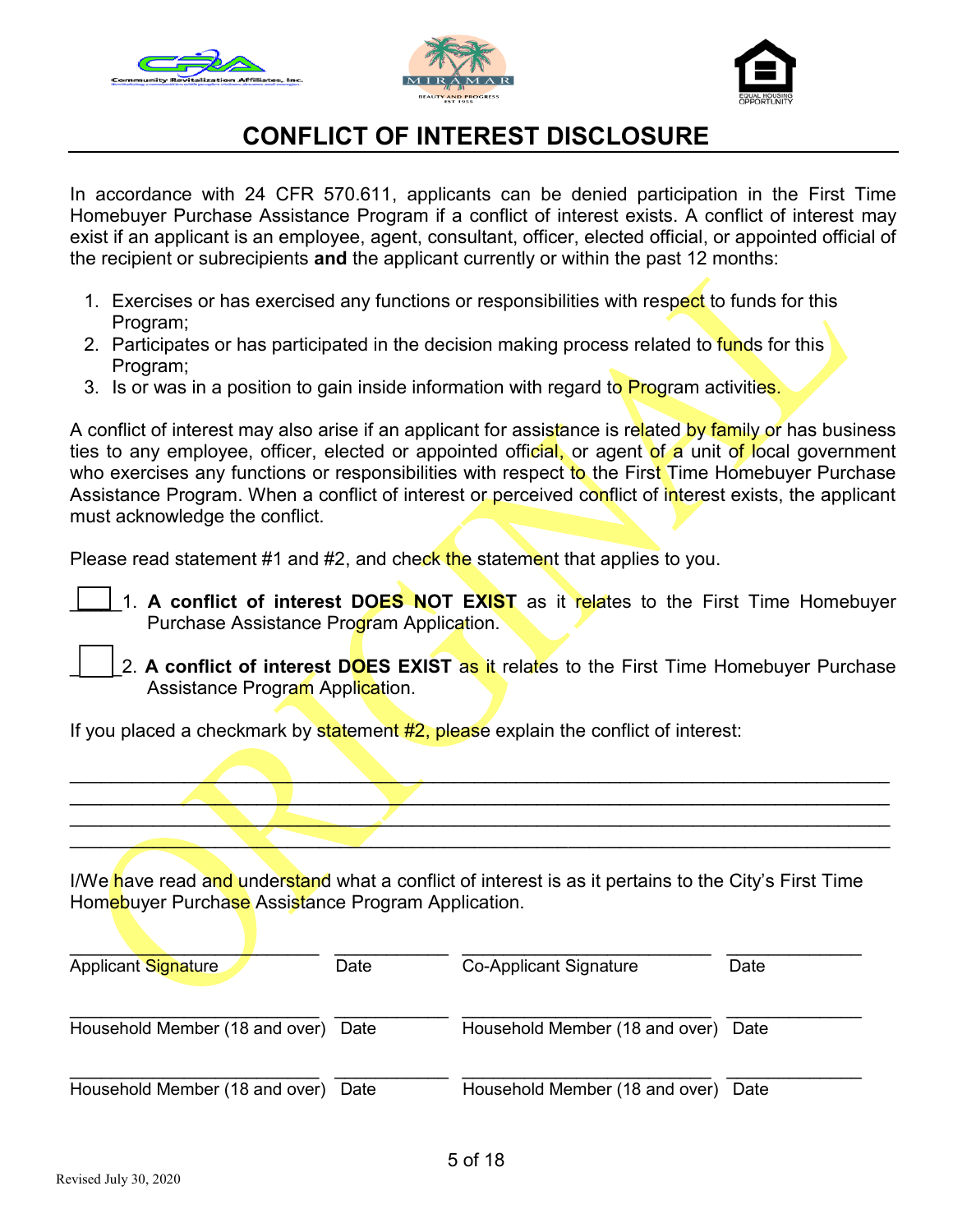





### **FIRST TIME HOMEBUYER PURCHASE ASSISTANCE PROGRAM TERMS AND CONDITIONS**

I/We, the undersigned, agree and accept the conditions as listed below as a part of participating in the above-mentioned Program.

**Minimum Contribution from Borrower's Own Funds:** 1% (one percent)

**First Mortgage Maximum LTV (Loan to Value):** 99% (ninety-nine percent)

**Maximum Combined LTV (Loan to Value):** 105% (one hundred five percent)

**Second Mortgage Purpose:** Closing costs plus down payment

**Maximum Amount of Assistance:** Very Low: 50% AMI or Lower - Up to \$50,000 Low Income: 51% AMI to 80% AMI – Up to \$40,000 Moderate Income: 81% AMI to 120% A<mark>MI - Up to</mark> \$30,00<mark>0:</mark> SHIP or Very<br>Low/Low 50% or Lower – Up to \$50,000 or Moderate 51% AMI to 80% AMI - Up to \$40,000 for HOME

**Second Mortgage Interest Rate:** 0%

#### **Second Mortgage Repayment Terms:**

Fifteen-year, 0% interest, deferred payment loan secured by a mortgage and note. The loan is forgivable in its entirety at the end of fifteen (15) years from the date of the closing, provided the title remains under the ownership of the original purchaser. There will be no yearly write-down of the loan. Full repayment of the loan is due if the home is sold, title is transferred or conveyed, or the home ceases to be the primary residence of the applicant during the fifteen (15) year occupancy period of the property. Applicants will be allowed to refinance subject to the terms and conditions of the City's Subordination Policy, which does not permit cash out to the homeowner. If an applicant receives assistance towards the purchase of his/her home from both the **City of Miramar** and Broward County, a percentage of the total amount of the property's appreciation will be recaptured by Broward County as **sti**pulated in the County's LHAP.

**Borrower Income Limitations:** Up to 120% of the area median income (AMI) for the SHIP Program or up to 80% of the area median for the HOME Program based on family size**. Funding availability for income categories is subject to program requirements.** 

**Property Eligibility:** Single-family detached, condominium and townhouse units, and villas, including units in Planned Unit Developments, located in the **City of Miramar.** 

*NOTE:* Pre-Construction single-family detached, condominium, and town house units, including units in Planned Unit Developments, are not covered as part of the First Time Homebuyer Purchase Assistance Program. **Purchase Price for homes may not exceed \$335,371 for SHIP: \$310,000 for HOME Assisted Programs** (or current 90% cap of the median area purchase price in the MSA, as established by the U.S. Treasury Department) for SHIP Assisted Program.

#### **Grant assistance checks are issued by the City. Community Revitalization Affiliates is not responsible for issuance of checks. Perspective homebuyers must have their title company coordinate the closing with CRA.**

I/We understand and agree with the terms mentioned above.

| <b>Applicant Signature</b>          | Date | Co-Applicant Signature              | Date |
|-------------------------------------|------|-------------------------------------|------|
| Household Member (18 and over) Date |      | Household Member (18 and over) Date |      |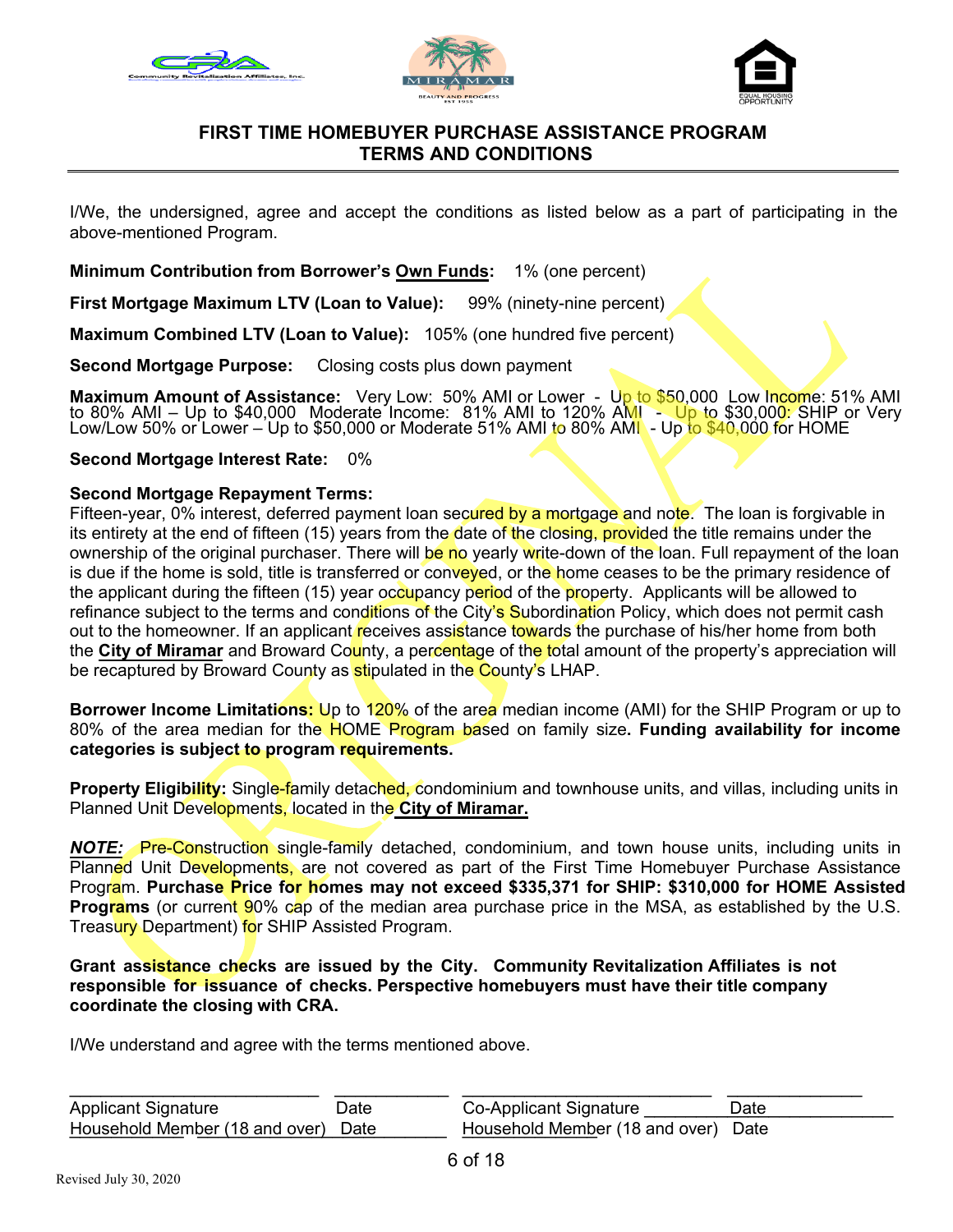





# **PURCHASE ASSISTANCE PROGRAM PROCESS**

- 1. Read, understand, and sign program application disclosures. **All program disclosures must be signed and submitted with the program application. Applications without disclosures will not be accepted.**
- 2. Get pre-qualified/pre-approved for a mortgage by an approved lender.
- 3. Your lender must email the pre-approval letter to [info@crasouthfl.com](mailto:PA@CRAFLA.ORG).
- 4. If you have a conflict of interest, you must schedule to submit your application prior to getting into contract on a property.
- Community Revitalization Affiliates, Inc. by calling 954-939-3271, to submit your application. **You**  5. Once you have a mortgage pre-approval **AND** a property under contract, schedule an appointment with **must have a pre-approval letter from an approved lender and have a property under contract to schedule an appointment.**
- 6. Your application will be processed for income eligibility based on the availability of funding.
- 7. If you qualify for the City's Purchase Assistance Program, you will receive a conditional notice of eligibility/award reserving funds for you and giving you a deadline to close on the transaction.
- 8. Attend and satisfactorily complete a HUD-approved, 8-Hour Homebuyer's Education Class.
- 9. Obtain mortgage commitment from your lender. Once you have accepted a mortgage commitment from a lender, you must be sure that CRA receives a copy of your closing statement at least **48 hours** prior to closing to enable our review of compliance with program rules as they apply to the use of your award. **The applicant is responsible for providing CRA with a full copy of the property inspection report. The Lender is responsible for providing CRA with all other credit and loan documents pertaining to your transaction.**
- 10. Close on property and occupy as your primary residence.
- 11. If applicable, address minor repairs in home as indicated in inspection report.

### **Mortgage Pre-Qualification/Pre-Approval Required**

We will not be able to accept an application without a pre-approval letter from an approved lender or Lending institution of your choice. Funds are available on a first-come, first-qualified basis and are not guaranteed to be available until you receive a final award. The lender will require you to complete a loan application to determine if you qualify for a mortgage and how much you are able to afford. The lender will review your credit, income, and other standard loan information to make this determination. Members of the lenders consortium have agreed to provide mortgages to qualified borrowers at preferential rates and terms. Interest rates, loan amounts, and terms of any loan are subject to negotiation between lender and borrower. Throughout the process, the lender who pre-qualified you may request additional information from you to complete the loan application. **You must be determined both income eligible for the Program and able to secure a loan to receive assistance from the City**.

### **Income Certification Process**

A third party will verify all household income information. The verification is required to determine your eligibility for assistance under Purchase Assistance guidelines. If you qualify for assistance, your income will be certified, and you will receive an award letter which guarantee funds and will only be generated for households that secure a property. **Should your income change after you were determined income eligible and assistance has not been provided, your program eligibility will have to be recertified.**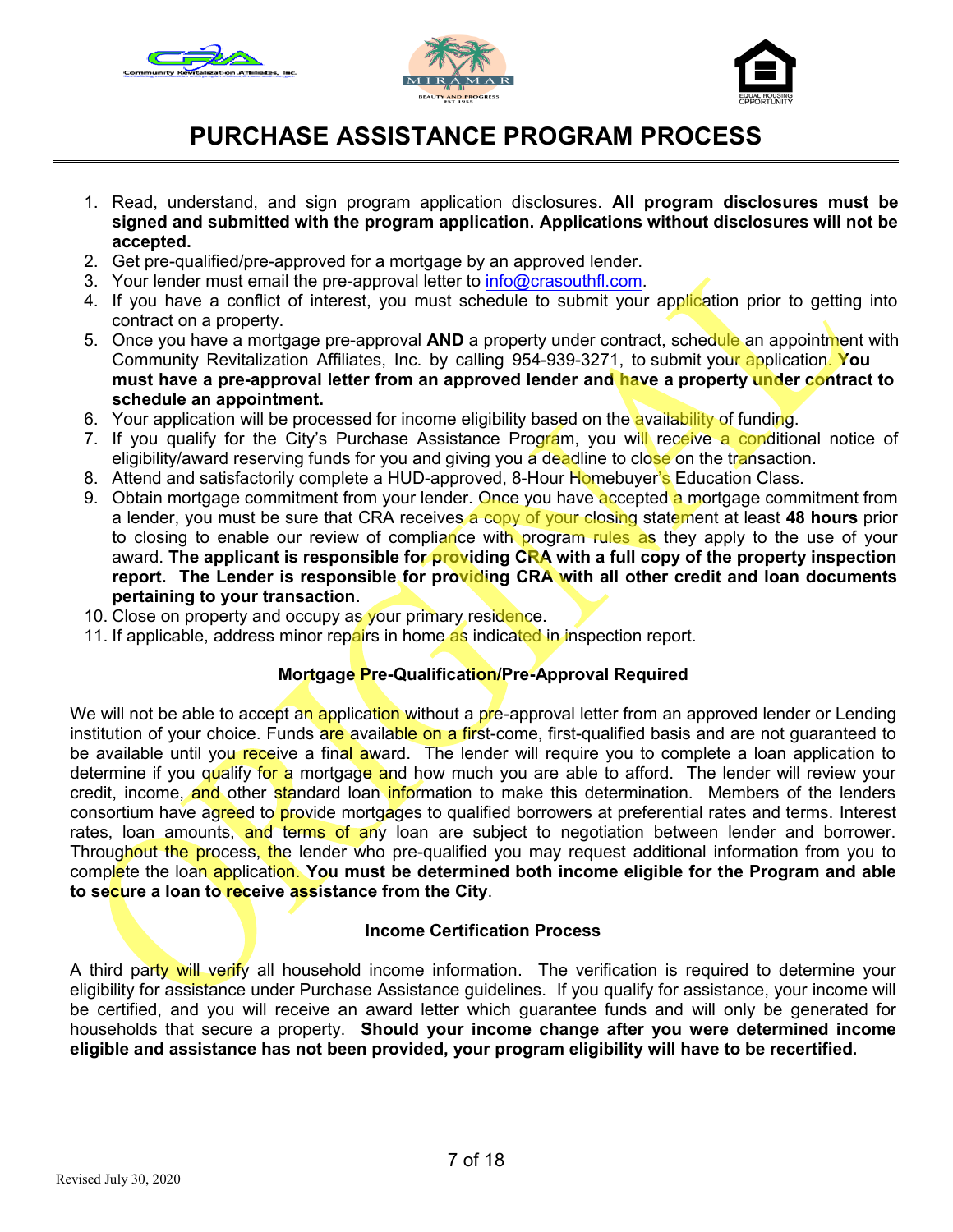





### **FIRST TIME HOMEBUYER PROGRAM SUPPORTING DOCUMENTATION**

Dear Applicant,

The documents listed below must be submitted with your application form to be deemed a complete submittal. Some of the requested information may not pertain you. Only provide the information that pertains to your household. Appropriate information will be verified by third-party.

- 1. **Completed Disclosures**  All disclosures **must be signed** and dated by all applicants. We will not accept an application without all signed disclosures.
- 2. **Completed Application Form**  All sections of the application must be completed (no blank spaces). Your application will not be accepted if incomplete. **You must submit the original document.**

### **Please provide photocopies of the below documents. WE DO NOT MAKE COPIES !**

- 3. **Six (6) most recent pay stubs or earnings statements showing the employee's name, gross pay per pay period, deductions, and frequency of pay for every household member 18 years and over.**
- 4. **Last six (6) months bank statements for every household member**. We need every page of the bank statements.
- 5. **Federal income tax returns filed with the IRS for the last two (2) years AND W-2's for the last two (2) years. We will accept:** 
	- a. A copy of the original signed federal tax return with W-2's **and**
	- b. A transcript of your federal return from the IRS with W-2's. You can request a transcript by filling out IRS form 4506-T and sending to the IRS. The form can be obtained from the IRS website [www.irs.gov,](http://www.irs.gov) by calling the IRS at 1-800-829-3676, or by going to the IRS office **or**
	- c. Letter of Non-Filing
- 6. **Proof of number of dependents claimed** (Dependent's must be listed on your federal tax return).
	- a. Birth Certificate on which the parent/applicant's name is listed **or**
	- b. School records which give the parents names and address **or**
	- c. Court-ordered letters of guardianship **or**
	- d. Divorce decree **or**
	- e. Letters of adoption
	- f. If a dependent 18 and over is a full time student, please submit a copy of their class schedule in addition to the above documents.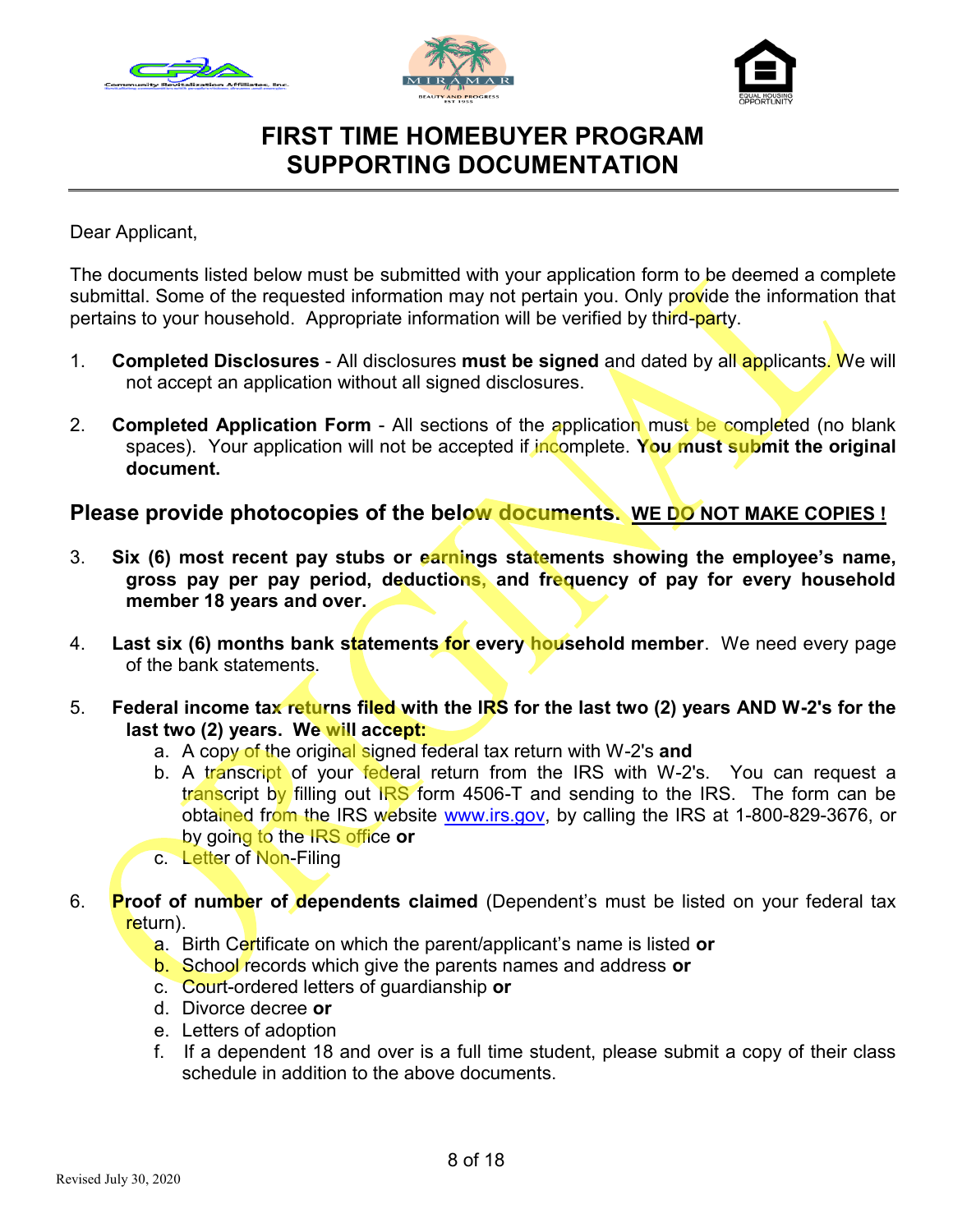





# **SUPPORTING DOCUMENTATION Page 2**

- 7. **Social Security Cards for all household members.**
- 8. **Proof of citizenship or legal alien status documents.** 
	- a. United States of America birth certificate **or**
	- b. Naturalization papers **or**
	- c. Alien registration card
	- d. As a non-citizen you are otherwise a lawful resident of the United States with documentation supporting the same.
- 9. **If you are divorced, we need a copy of your divorce decree or certified court documents.**
- 10. **Self-Employment Income**. Schedule C, E, or F must be included with your federal income tax return AND
	- a. Accountant or bookkeeper's statement of net income expe<mark>ct</mark>ed for the next 12 months printed on the accountant/book keeper's company letterhead **or**
	- b. A notarized, sworn statement<mark>, from the self-employe</mark>d individual, of net income expected for the next 12 months
- 11. **Social Security, Supplemental Security Income (SSI), and Disability benefits -** An award or benefit notification letter p<mark>r</mark>epared and signe<mark>d b</mark>y the authorizing agency.
- 12. **Unearned Income.** Please provide documents for all that apply.
	- a. Unemployment Compensation **-** Unemployment benefit award notice with six (6) copies of unemployment check stubs.
	- b. Disability Compen<mark>sati</mark>on Notice of eligibility from employer or authorizing agency and six (6) copies of check stubs.
	- c. W<mark>or</mark>ker's C<mark>om</mark>pensation Notice of eligibility with amount awarded and six (6) copies of check stubs.
	- d. Sever<mark>ance Pay Notice</mark> of employer stating the amount received in severance pay.
	- e. Welfare of other needs based payments given to any household members
- 13. **Unemployed household member not receiving unemployment benefits or income.**  <mark>P</mark>lease provi<mark>de</mark> a notarized, sworn statement from the household member stating that unemployment benefits are not received and he/or she is not receiving any income.

### 14. **For Alimony or Child Support Payments**

- a. A printout from the court or governmental agency through which payments are being made **or**
- b. An original notarized letter from the non-custodial parent stating the amount given weekly, bi-weekly, or monthly **or**
- c. An original notarized statement from custodial parent stating that child support is not received for each child.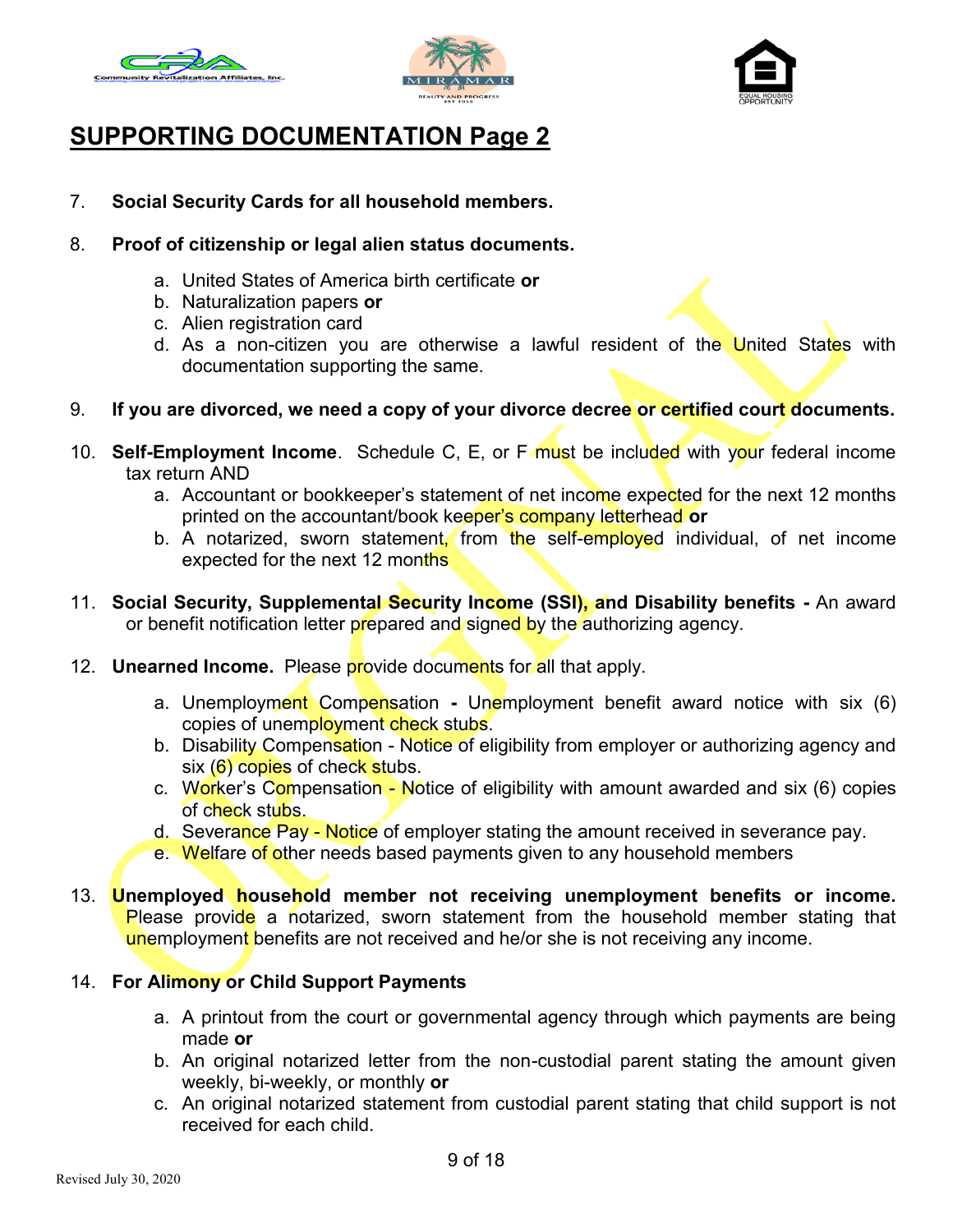





## **SUPPORTING DOCUMENTATION Page 3**

- 15. **For Veterans Administration Benefits -** Benefactors written confirmation of amount of assistance for the next 12 months.
- 16. **Assets -** Please bring current statements for the below assets for each household member if applicable. We need all pages of each statements submitted and listed on your application form.
	- a) 401(K) account statement
	- b) Retirement statement
	- c) Pension statement
	- d) IRA statement
	- e) Certificate of deposit (CD) statement
	- f) Annuities
- 17. **Life Insurance policy with current cash value and the type (term or whole).** We need all pages of the most current policy statement.
- 18. **Recurring Contributions and Gifts.** Example: non-household member paying all of part of bills, mortgages or contributing money on a regular basis.
	- a) Notarized statement <mark>or</mark> affidavit si<mark>gne</mark>d by the person providing the assistance, giving the purpose, dates and value of the gifts **or**
	- b) A letter from a bank, attorney, or a trustee providing required verification.

**Please provide photocopies of items 3 - 18. WE DO NOT MAKE COPIES !**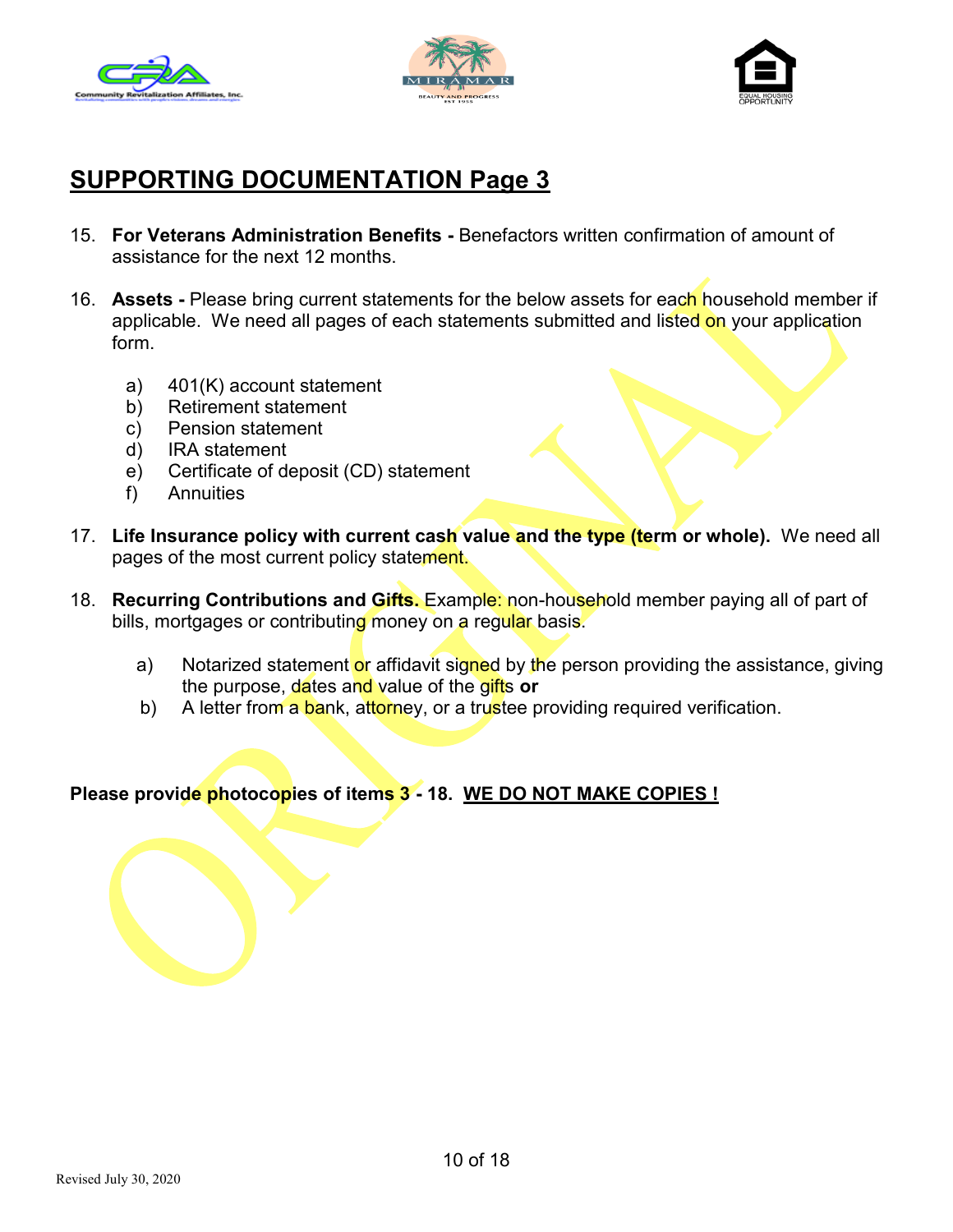





## **FIRST TIME HOMEBUYER PROGRAM APPLICATION FOR PURCHASE ASSISTANCE**

### **GENERAL APPLICANT INFORMATION**

|                                                                                                                                                                                                                               | SS#                                             |
|-------------------------------------------------------------------------------------------------------------------------------------------------------------------------------------------------------------------------------|-------------------------------------------------|
| Co-Applicant's Name: <u>Co-Applicant's Name:</u> Co-Applicant's Name: 1998.                                                                                                                                                   |                                                 |
|                                                                                                                                                                                                                               |                                                 |
| Mailing Address (if different from above): <u>Cambridge Contract Contract Contract Contract Contract Contract Contr</u>                                                                                                       |                                                 |
|                                                                                                                                                                                                                               |                                                 |
|                                                                                                                                                                                                                               |                                                 |
| Work Phone: New York District of the Contract of the Contract of the Contract of the Contract of the Contract of the Contract of the Contract of the Contract of the Contract of the Contract of the Contract of the Contract |                                                 |
|                                                                                                                                                                                                                               |                                                 |
| Email: <u>Alexander and the second service</u> and the service of the service of the series of the series of the series                                                                                                       | <u> 1989 - Andrea Station Barbara (h. 1989)</u> |
| Household Size: _________ Anticipated Gross Annual Household Income: ____________                                                                                                                                             |                                                 |
| Marital Status of Applicant:                                                                                                                                                                                                  |                                                 |
|                                                                                                                                                                                                                               |                                                 |
|                                                                                                                                                                                                                               |                                                 |
|                                                                                                                                                                                                                               |                                                 |
|                                                                                                                                                                                                                               |                                                 |
|                                                                                                                                                                                                                               |                                                 |
| <b>For Office Use ONLY</b>                                                                                                                                                                                                    |                                                 |
| Assigned to Program Specialist : __________                                                                                                                                                                                   | Date: _______                                   |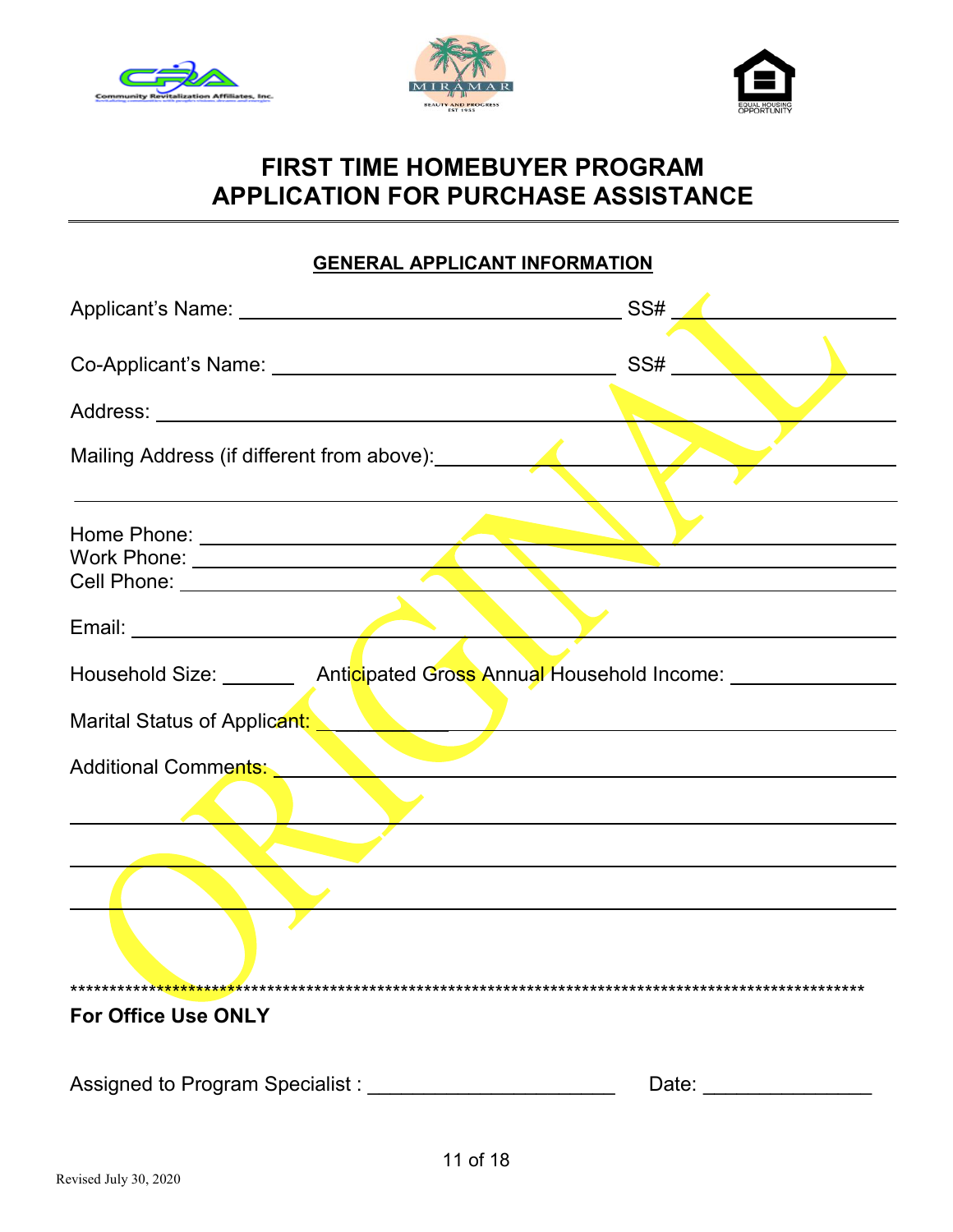





# **ANNUAL GROSS INCOME** *(Attach additional sheet if needed)*

| <b>SOURCE</b>                      | <b>APPLICANT</b> | <b>CO-APPLICANT</b> | <b>OTHER</b><br><b>MEMBER(S) 18</b><br><b>AND OVER</b> | <b>TOTAL</b> |
|------------------------------------|------------------|---------------------|--------------------------------------------------------|--------------|
| <b>Gross Salary</b>                |                  |                     |                                                        |              |
| Overtime, Tips, Bonuses,<br>etc.   |                  |                     |                                                        |              |
| Interest/Dividends                 |                  |                     |                                                        |              |
| <b>Business Net Income</b>         |                  |                     |                                                        |              |
| <b>Rental Net Income</b>           |                  |                     |                                                        |              |
| Social Security, Pensions,<br>Etc. |                  |                     |                                                        |              |
| Unemployment, Workers<br>Comp.     |                  |                     |                                                        |              |
| Alimony, Child Support             |                  |                     |                                                        |              |
| Welfare Payments                   |                  |                     |                                                        |              |
| Other (List)                       |                  |                     |                                                        |              |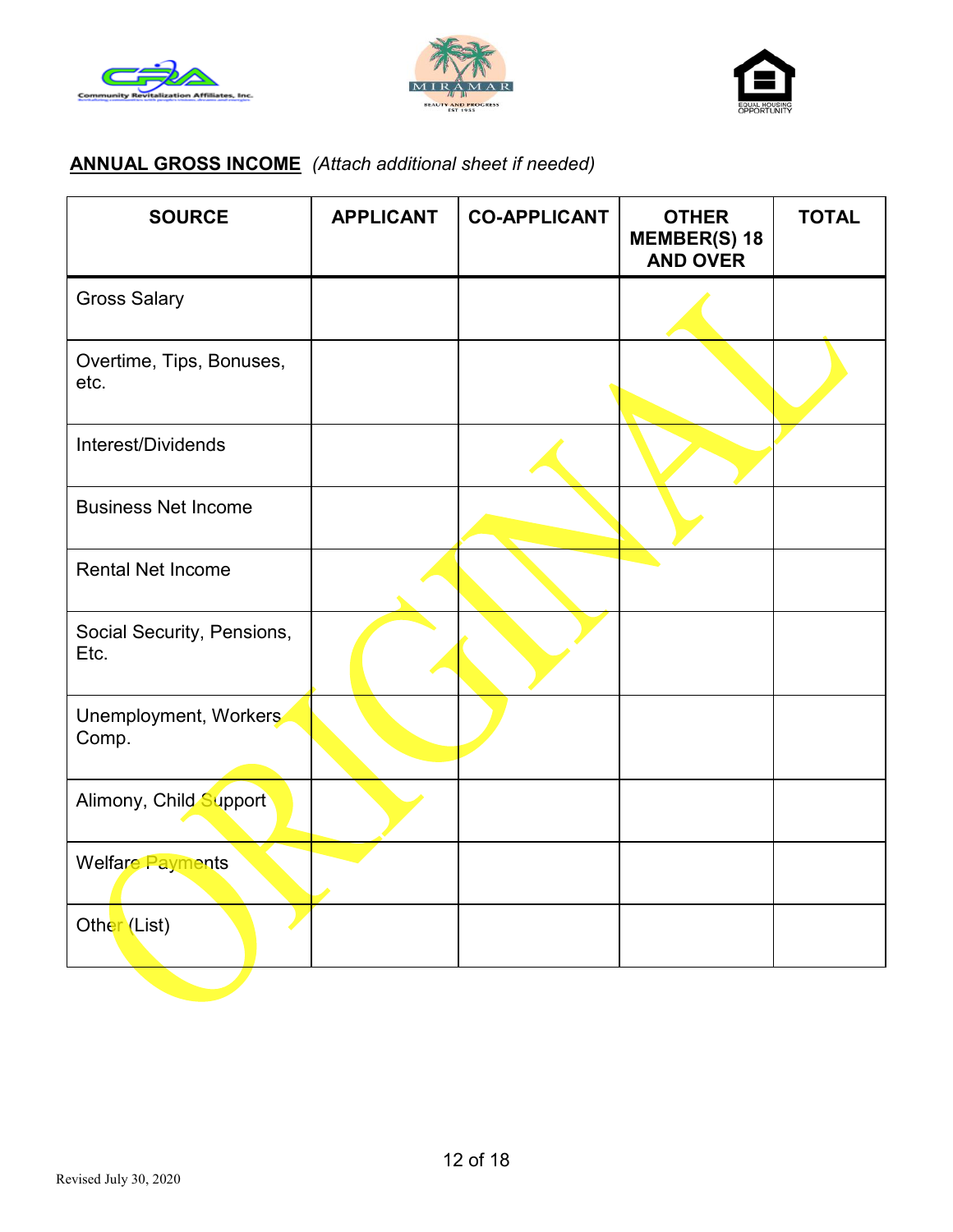





| <b>EMPLOYER INFORMATION</b> (for applicant, co-applicant, and ALL household members 18 and over)                                     |                                  |
|--------------------------------------------------------------------------------------------------------------------------------------|----------------------------------|
|                                                                                                                                      |                                  |
|                                                                                                                                      |                                  |
|                                                                                                                                      |                                  |
|                                                                                                                                      |                                  |
|                                                                                                                                      |                                  |
|                                                                                                                                      |                                  |
|                                                                                                                                      |                                  |
|                                                                                                                                      |                                  |
|                                                                                                                                      |                                  |
|                                                                                                                                      | Years Employed: ________________ |
|                                                                                                                                      |                                  |
|                                                                                                                                      |                                  |
| Name of Applicant (18 and over): New York Manuson Contractor                                                                         |                                  |
|                                                                                                                                      |                                  |
|                                                                                                                                      |                                  |
| Position:                                                                                                                            | Years Employed: _______________  |
| Supervisor:<br><u> De la Company de la Company de la Company de la Company de la Company de la Company de la Company de la Compa</u> |                                  |
|                                                                                                                                      |                                  |
|                                                                                                                                      |                                  |
| Name of Employer: <u>Andrew American American State of Employer</u>                                                                  | _Phone: ______________________   |
|                                                                                                                                      |                                  |
| Position:<br><u> 1989 - Johann John Stone, mars et al. (</u>                                                                         | Years Employed: _______________  |
|                                                                                                                                      |                                  |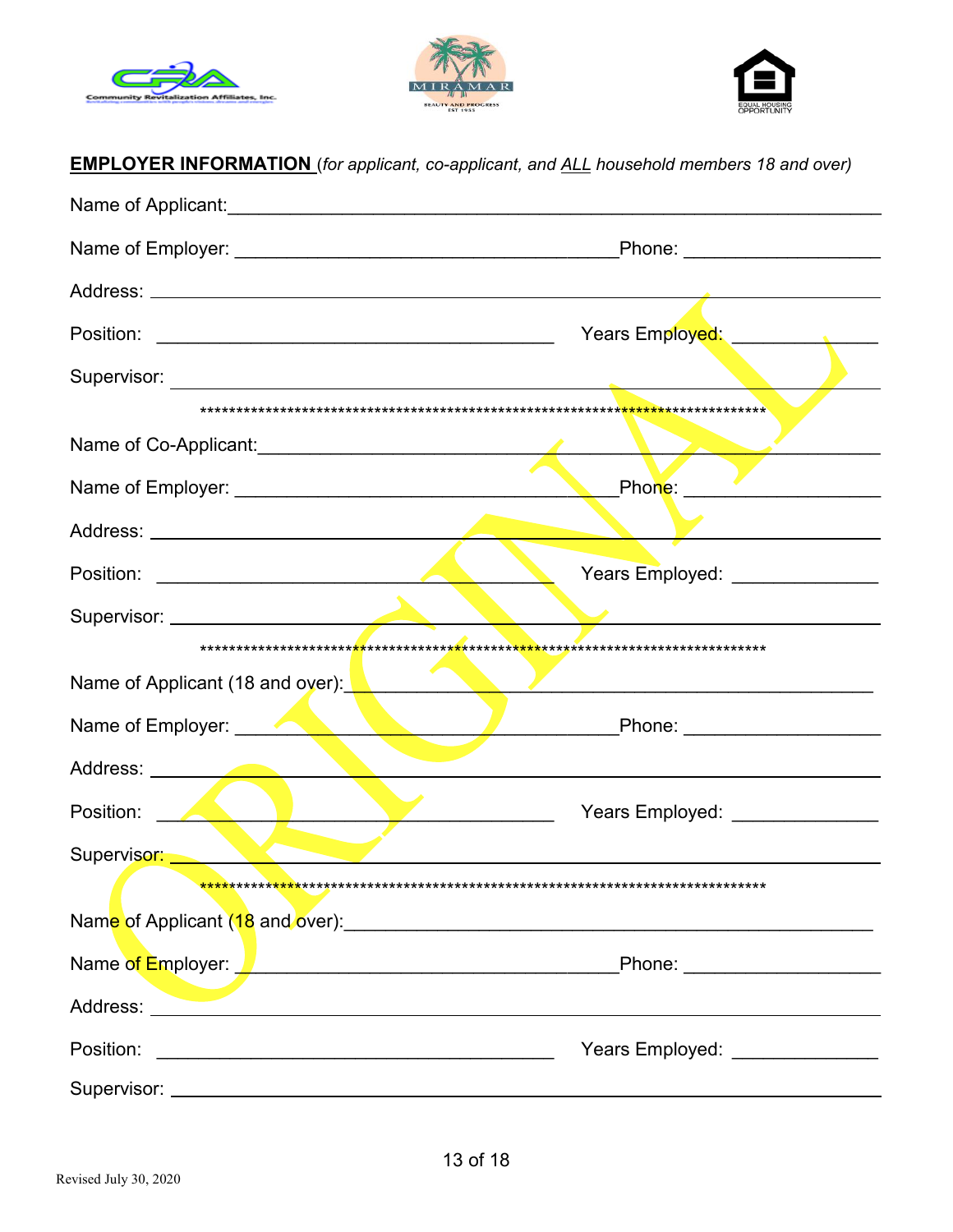





**HOUSEHOLD MEMBERS** (*Please complete the following for ALL members of the household. Attach an additional sheet if needed.)* 

| <b>HOUSEHOLD MEMBERS</b><br><b>FULL NAME</b> | <b>DATE OF</b><br><b>BIRTH</b> | <b>RELATIONSHIP</b> | <b>SOCIAL</b><br><b>SECURITY#</b> |
|----------------------------------------------|--------------------------------|---------------------|-----------------------------------|
|                                              |                                |                     |                                   |
|                                              |                                |                     |                                   |
|                                              |                                |                     |                                   |
|                                              |                                |                     |                                   |
|                                              |                                |                     |                                   |
|                                              |                                |                     |                                   |
|                                              |                                |                     |                                   |
|                                              |                                |                     |                                   |

**ASSETS** (*Please complete the following for ALL members of the household. Attach an additional sheet if needed.)* 

Household Member Name:

| <b>TYPE</b>                     | <b>CASH VALUE</b> | <b>ANNUAL INCOME</b><br><b>FROM ASSETS</b> | <b>BANK NAME</b> | <b>ACCOUNT NO.</b> |
|---------------------------------|-------------------|--------------------------------------------|------------------|--------------------|
| Checking<br>Accounts:           |                   |                                            |                  |                    |
| Savings Accounts:               |                   |                                            |                  |                    |
| <b>Credit Union</b><br>Account: |                   |                                            |                  |                    |
| Stock, Life<br>Insurance:       |                   |                                            |                  |                    |
| Other:                          |                   |                                            |                  |                    |
| Other:                          |                   |                                            |                  |                    |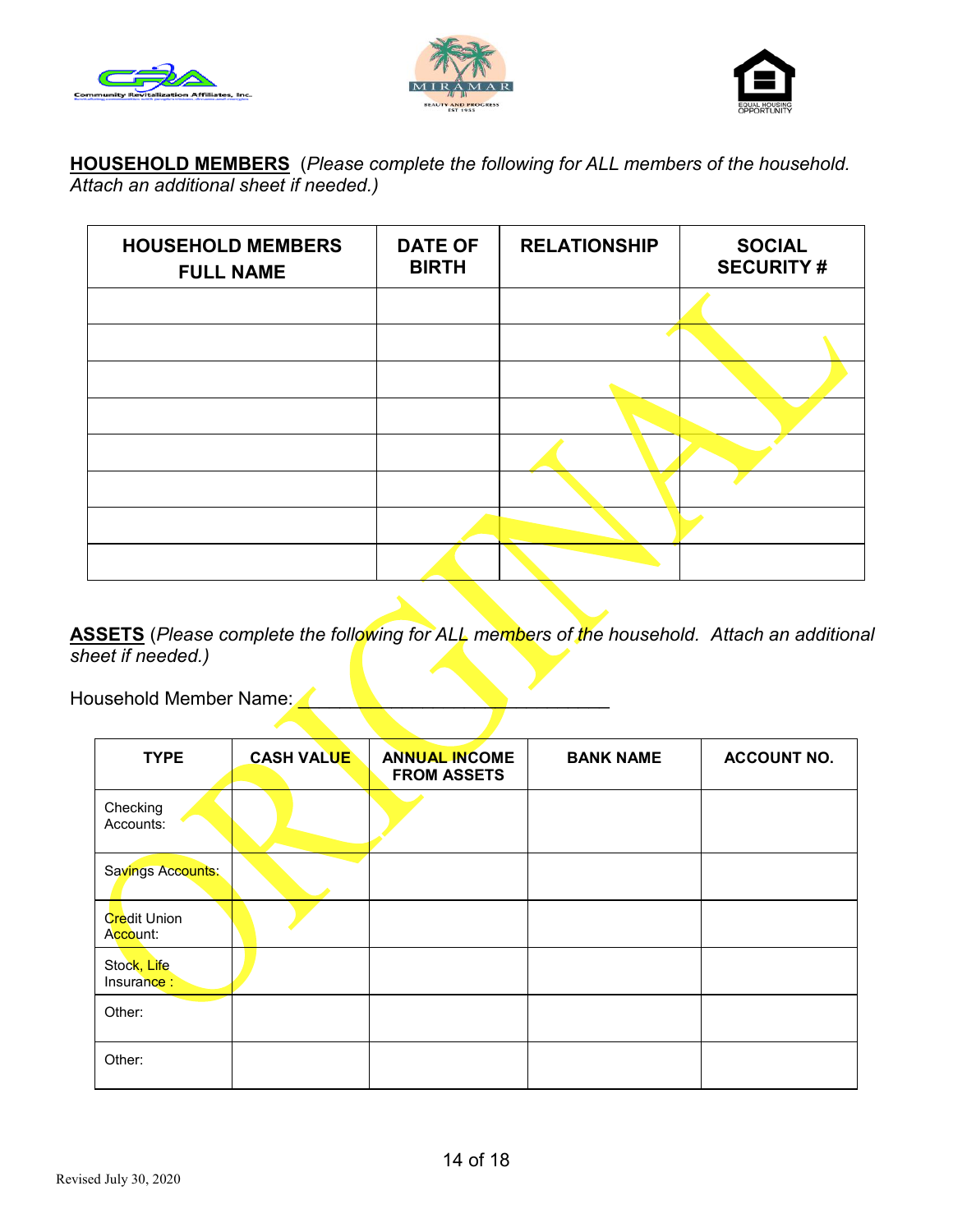





### Household Member Name: \_\_\_\_\_\_\_\_\_\_\_\_\_\_\_\_\_\_\_\_\_\_\_\_\_\_\_\_\_\_

| <b>TYPE</b>                     | <b>CASH VALUE</b> | <b>ANNUAL INCOME</b><br><b>FROM ASSETS</b> | <b>BANK NAME</b> | <b>ACCOUNT NO.</b> |
|---------------------------------|-------------------|--------------------------------------------|------------------|--------------------|
| Checking<br>Accounts:           |                   |                                            |                  |                    |
| Savings Accounts:               |                   |                                            |                  |                    |
| <b>Credit Union</b><br>Account: |                   |                                            |                  |                    |
| Stock, Life<br>Insurance:       |                   |                                            |                  |                    |
| Other:                          |                   |                                            |                  |                    |
| Other:                          |                   |                                            |                  |                    |

# Household Member Name: \_\_\_\_

| <b>TYPE</b>                | <b>CASH VALUE</b> | <b>ANNUAL INCOME</b><br><b>FROM ASSETS</b> | <b>BANK NAME</b> | <b>ACCOUNT NO.</b> |
|----------------------------|-------------------|--------------------------------------------|------------------|--------------------|
| Checking<br>Accounts:      |                   |                                            |                  |                    |
| Savings Accounts:          |                   |                                            |                  |                    |
| Credit Union<br>Account:   |                   |                                            |                  |                    |
| Stock, Life<br>Insurance : |                   |                                            |                  |                    |
| Other:                     |                   |                                            |                  |                    |
| Other:                     |                   |                                            |                  |                    |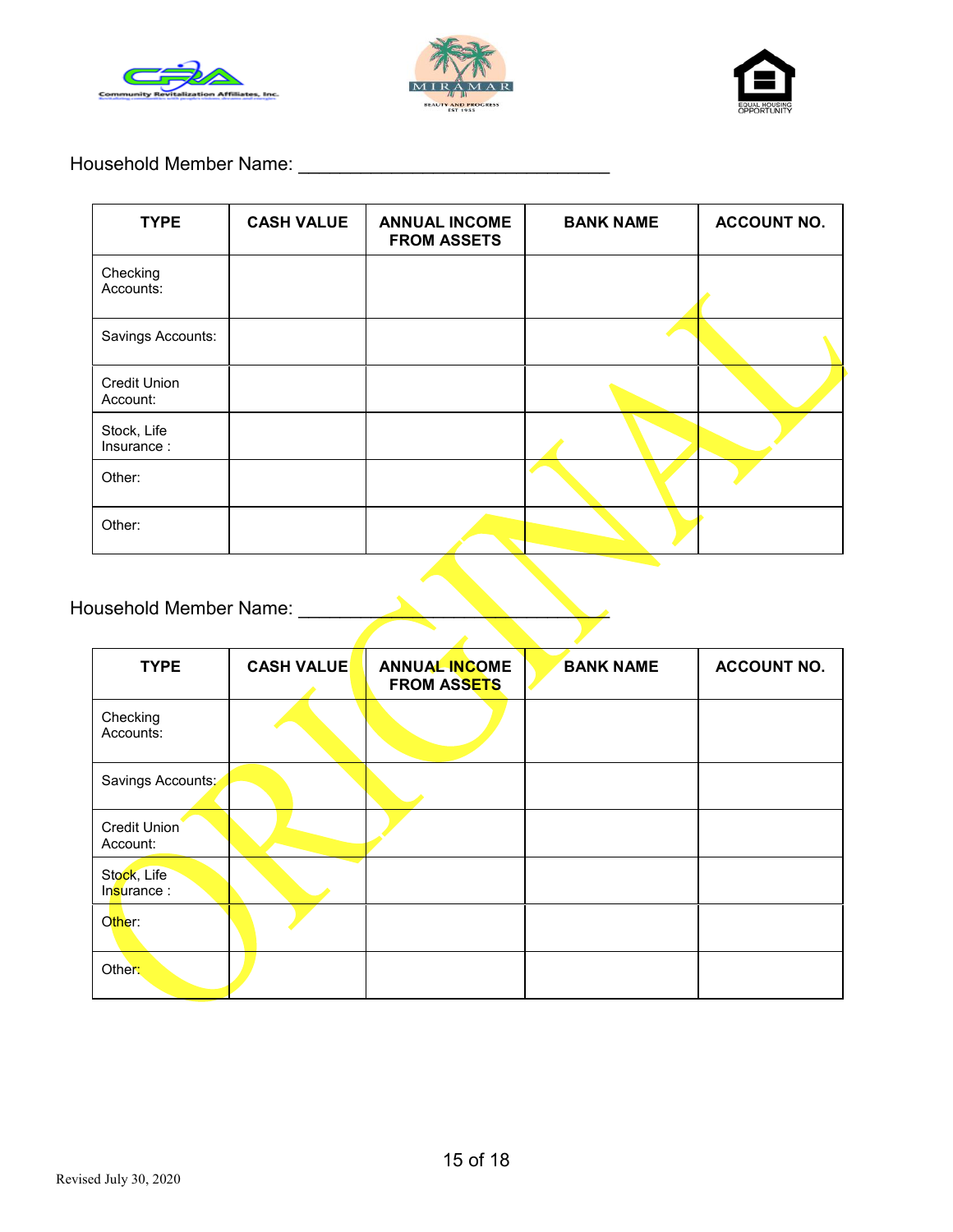





### **LIABILITIES** *(Please complete for the Applicant and/or Co-Applicant Only. Attach additional sheet if needed.)*

List all debts including auto loans, credit cards, charge accounts, real estate & mortgage loans, etc.

| <b>TYPE</b> | <b>CREDITOR'S NAME</b> | <b>MONTHLY PAYMENT</b> | <b>BALANCE</b> |
|-------------|------------------------|------------------------|----------------|
|             |                        |                        |                |
|             |                        |                        |                |
|             |                        |                        |                |
|             |                        |                        |                |
|             |                        |                        |                |
|             |                        |                        |                |
|             |                        |                        |                |
|             |                        |                        |                |

Do you have any outstanding unpaid collections or judgments? OYes ONo Amount \$ Have you declared Bankruptcy in the last 7 years? Are you a party in a lawsuit? **OYes CNo** OYes ONo

### **APPLICANT CERTIFICATION** *(IMPORTANT – READ BEFORE SIGNING)*

The information provided is true and complete to the best of my/our knowledge and belief. I/We consent to the disclosure of such information of purposes of income verification related to my/our application for financial assistance. I/We understand that any willful misstatement of material fact will be grounds for disqualification. Applicant(s) understand(s) that the information provided is needed to determine assistance eligibility and in no way assures qualification for assistance. The applicant(s) also agrees to provide any other documentation needed to verify eligibility.

WARNING: Florida Statute 817 provides that willful false statements or misrepresentation concerning income and assets or liabilities relating to financial condition is a misdemeanor of the first degree and is punishable by fines and imprisonment provided under S775.082 or 775.083 or 775.084.

| Applicant Signature                 | Date | Co-Applicant Signature              | Date |
|-------------------------------------|------|-------------------------------------|------|
| Household Member (18 and over) Date |      | Household Member (18 and over) Date |      |
| Household Member (18 and over) Date |      | Household Member (18 and over)      | Date |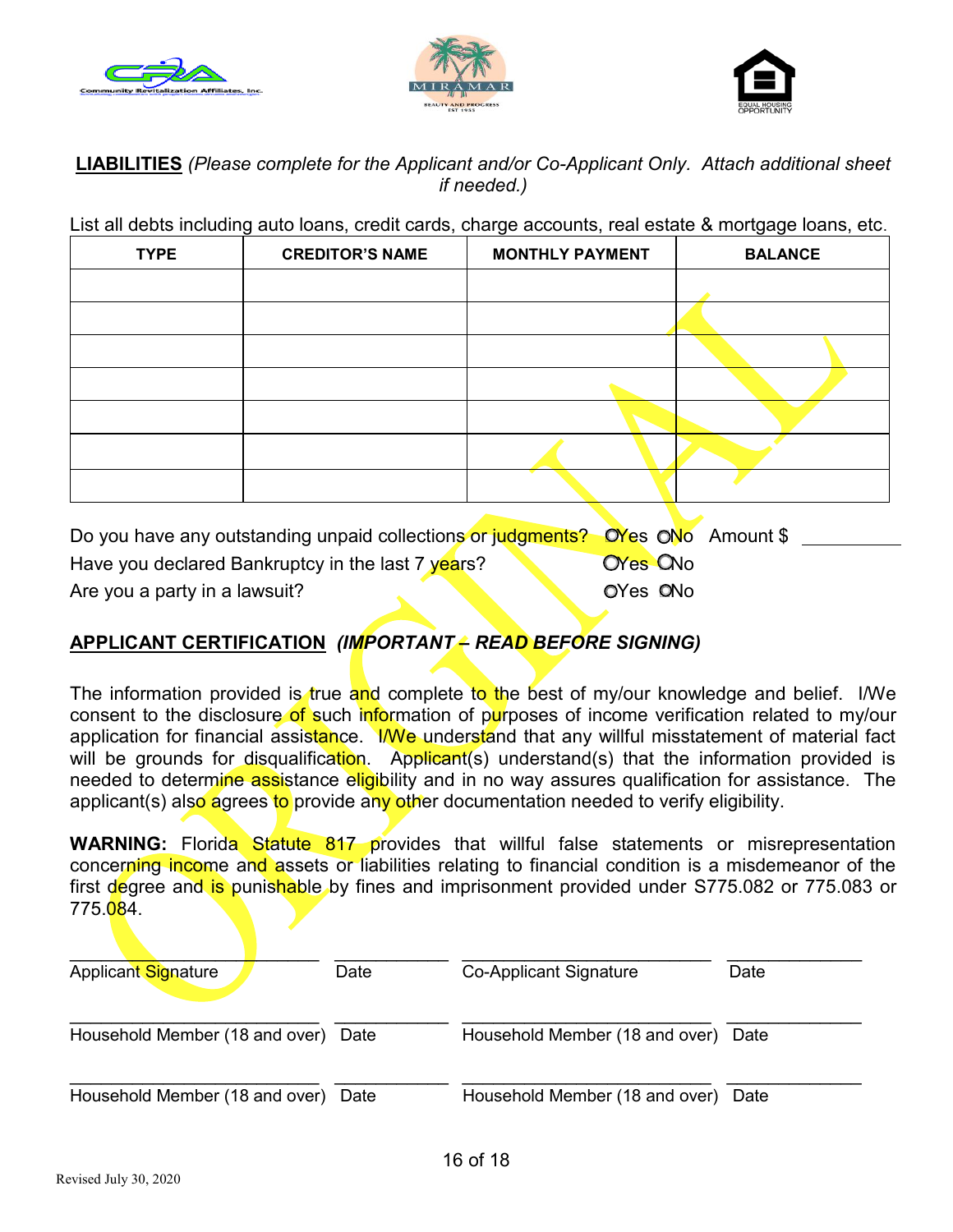





# **FIRST TIME HOMEBUYER PROGRAM STATEMENT OF HOUSEHOLD SIZE**

| purchase.                           | This is to certify that _______________ person(s) will be residing in the property that I/We intend to |                                     |      |
|-------------------------------------|--------------------------------------------------------------------------------------------------------|-------------------------------------|------|
|                                     |                                                                                                        |                                     |      |
| <b>Applicant Signature</b>          | Date                                                                                                   | Co-Applicant Signature              | Date |
| Household Member (18 and over) Date |                                                                                                        | Household Member (18 and over) Date |      |
| Household Member (18 and over) Date |                                                                                                        | Household Member (18 and over) Date |      |